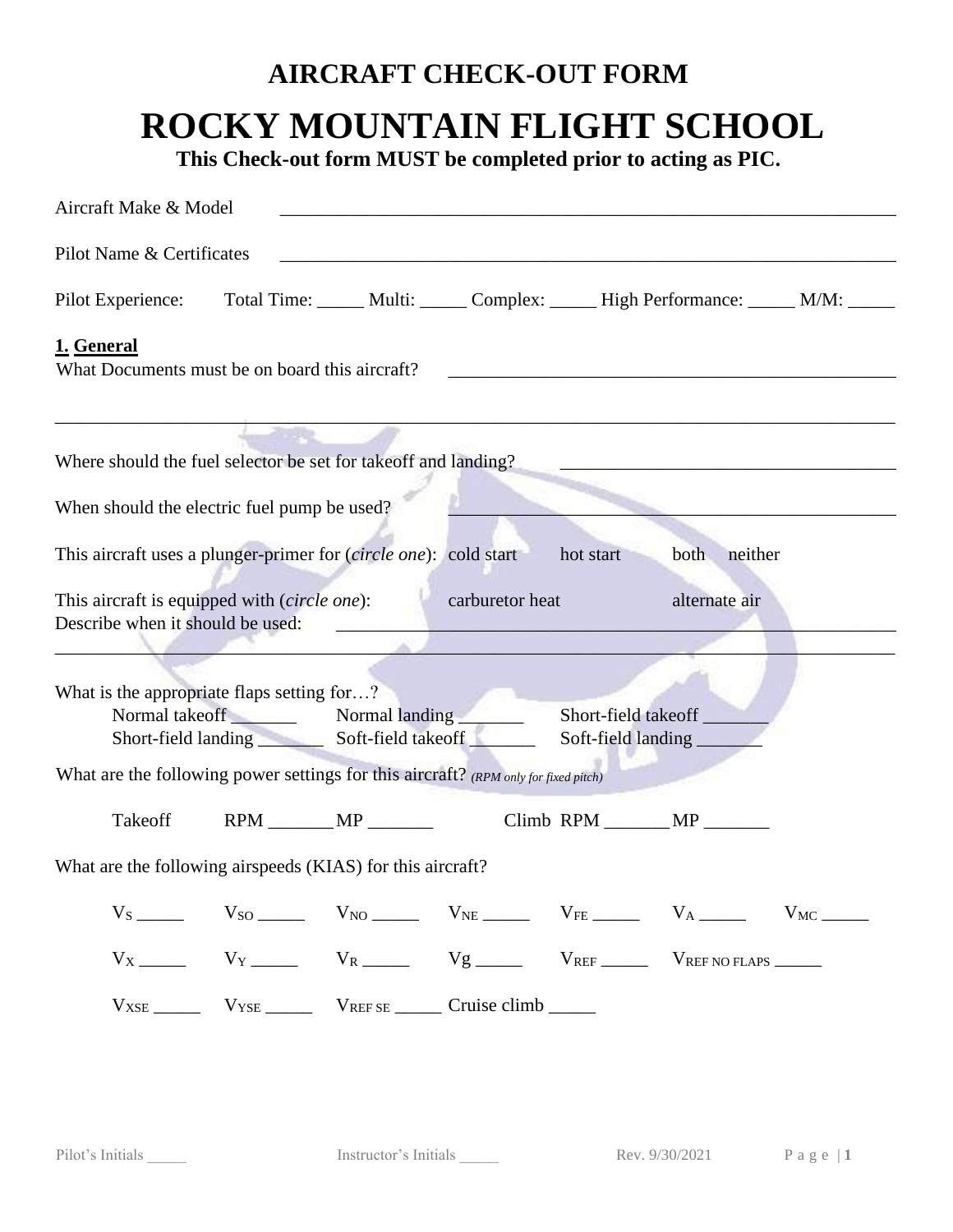| <u>2. Performance</u>                                               |                                                                                                                       |                   |                                                                  |               |  |
|---------------------------------------------------------------------|-----------------------------------------------------------------------------------------------------------------------|-------------------|------------------------------------------------------------------|---------------|--|
|                                                                     | Conditions:                                                                                                           |                   | Cruise, PA: 7000ft, 75% Power, 0°C, Max fuel.                    |               |  |
|                                                                     |                                                                                                                       |                   |                                                                  |               |  |
| $BHP\%$ :                                                           | Range: ________                                                                                                       | Endurance _______ |                                                                  |               |  |
|                                                                     |                                                                                                                       |                   |                                                                  |               |  |
| Conditions:                                                         |                                                                                                                       |                   | PA: 5500ft, 20°C, MTOW, 5kts headwind, Max take of flap setting. |               |  |
|                                                                     |                                                                                                                       |                   |                                                                  |               |  |
|                                                                     |                                                                                                                       |                   |                                                                  |               |  |
| 3. Weight and Balance Tail Number used: _________                   |                                                                                                                       |                   | Date: $\angle$ / /                                               |               |  |
|                                                                     | and the Company                                                                                                       |                   |                                                                  |               |  |
| Max Gross Weight: Max Takeoff Weight: FWD CG limit: _____ AFT _____ |                                                                                                                       |                   |                                                                  |               |  |
| Baggage weight $\lim_{s \to \infty}$ $\lim_{s \to \infty}$          |                                                                                                                       | Useful load       |                                                                  |               |  |
| <i>*Baggage: 25 lbs.</i><br><b>Item</b>                             | *Note: For aircraft with three rows of seats, use the center row of seats & the cabin baggage area.*<br><b>Weight</b> |                   | Fuel: 75% of usable fuel<br><u>Arm (C.G.)</u>                    | <b>Moment</b> |  |
| <b>Basic Empty</b>                                                  |                                                                                                                       |                   |                                                                  |               |  |
|                                                                     |                                                                                                                       |                   |                                                                  |               |  |
|                                                                     |                                                                                                                       |                   |                                                                  |               |  |
|                                                                     |                                                                                                                       |                   |                                                                  |               |  |
|                                                                     |                                                                                                                       |                   |                                                                  |               |  |
|                                                                     |                                                                                                                       |                   |                                                                  |               |  |
|                                                                     |                                                                                                                       |                   |                                                                  |               |  |
|                                                                     |                                                                                                                       |                   |                                                                  |               |  |
| <b>Total Ramp</b>                                                   |                                                                                                                       |                   |                                                                  |               |  |
|                                                                     |                                                                                                                       |                   |                                                                  |               |  |
|                                                                     |                                                                                                                       |                   |                                                                  |               |  |

Is the aircraft within CG limits? \_\_\_\_\_ Is the aircraft within weight limits? \_\_\_\_\_ If not within limits, how would you correct it? \_\_\_\_\_\_\_\_\_\_\_\_\_\_\_\_\_\_\_\_\_\_\_\_\_\_\_\_\_\_\_\_\_\_\_\_\_\_\_\_\_\_\_\_\_\_\_\_

\_\_\_\_\_\_\_\_\_\_\_\_\_\_\_\_\_\_\_\_\_\_\_\_\_\_\_\_\_\_\_\_\_\_\_\_\_\_\_\_\_\_\_\_\_\_\_\_\_\_\_\_\_\_\_\_\_\_\_\_\_\_\_\_\_\_\_\_\_\_\_\_\_\_\_\_\_\_\_\_\_\_\_\_\_\_\_\_\_\_

\_\_\_\_\_\_\_\_\_\_\_\_\_\_\_\_\_\_\_\_\_\_\_\_\_\_\_\_\_\_\_\_\_\_\_\_\_\_\_\_\_\_\_\_\_\_\_\_\_\_\_\_\_\_\_\_\_\_\_\_\_\_\_\_\_\_\_\_\_\_\_\_\_\_\_\_\_\_\_\_\_\_\_\_\_\_\_\_\_\_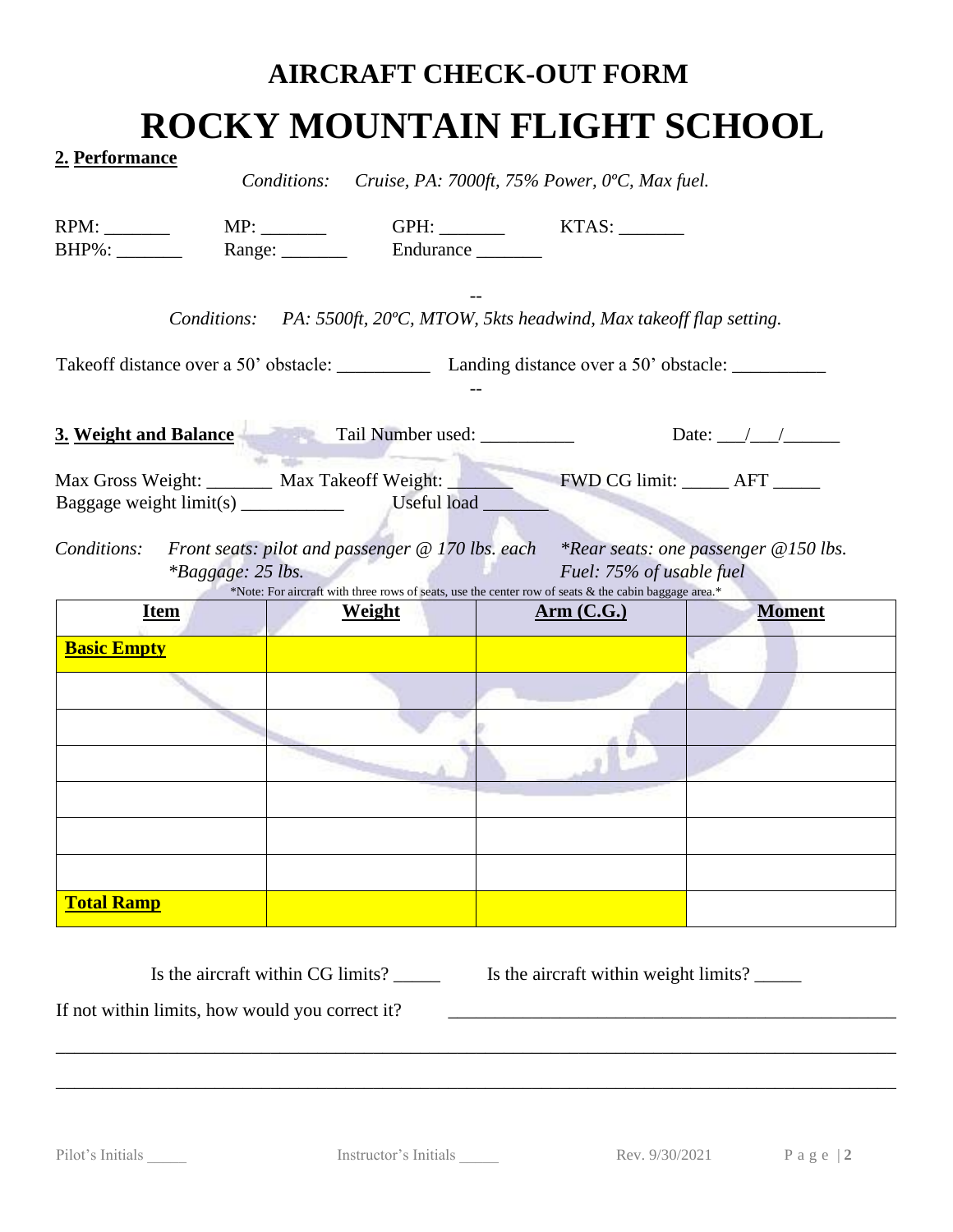#### **4. Systems**

| This aircraft is equipped with (circle one):<br>This aircraft is equipped with (circle one):<br>How does the landing gear system work?                                                                                                                                                                                                                                                                                                                                                                         | manual flaps<br>fixed gear | electric flaps<br>retractable gear |
|----------------------------------------------------------------------------------------------------------------------------------------------------------------------------------------------------------------------------------------------------------------------------------------------------------------------------------------------------------------------------------------------------------------------------------------------------------------------------------------------------------------|----------------------------|------------------------------------|
| Will the landing gear extend with a total loss of hydraulic fluid? (circle one) Yes<br>Will the landing gear extend with a total loss of electrical power? (circle one) Yes<br>If the landing gear system fails to extend normally, what steps must be taken to extend the landing gear?                                                                                                                                                                                                                       |                            | N <sub>o</sub><br>N <sub>0</sub>   |
|                                                                                                                                                                                                                                                                                                                                                                                                                                                                                                                |                            |                                    |
| Engine Make and model(s)<br>This engine has a maximum oil capacity of ______ quarts and must not be operated with less than ______ quarts.<br>This engine is [fuel injected/carbureted], is rated for ______ horsepower at ________ RPM and is equipped with a<br>[fixed pitch/constant speed] propeller.<br>For aircraft with constant speed props, to increase power, first<br>What is the maximum allowable continuous manifold pressure?<br>What is the procedure to lean for best power WITHOUT an EGT? _ |                            |                                    |
| What is the procedure to lean for best power WITH an EGT?                                                                                                                                                                                                                                                                                                                                                                                                                                                      |                            |                                    |
|                                                                                                                                                                                                                                                                                                                                                                                                                                                                                                                |                            |                                    |
| Electrical energy is supplied by a $\_\_\_$ -volt system powered by $a(n) \_\_\_\_$ -driven, $\_\_\_$ -amp alternator and a<br>-volt, ____-amp hour battery. The avionics switch must be in the [ON/OFF] position during engine start, and                                                                                                                                                                                                                                                                     |                            |                                    |

the [ON/OFF] position during engine shutdown.